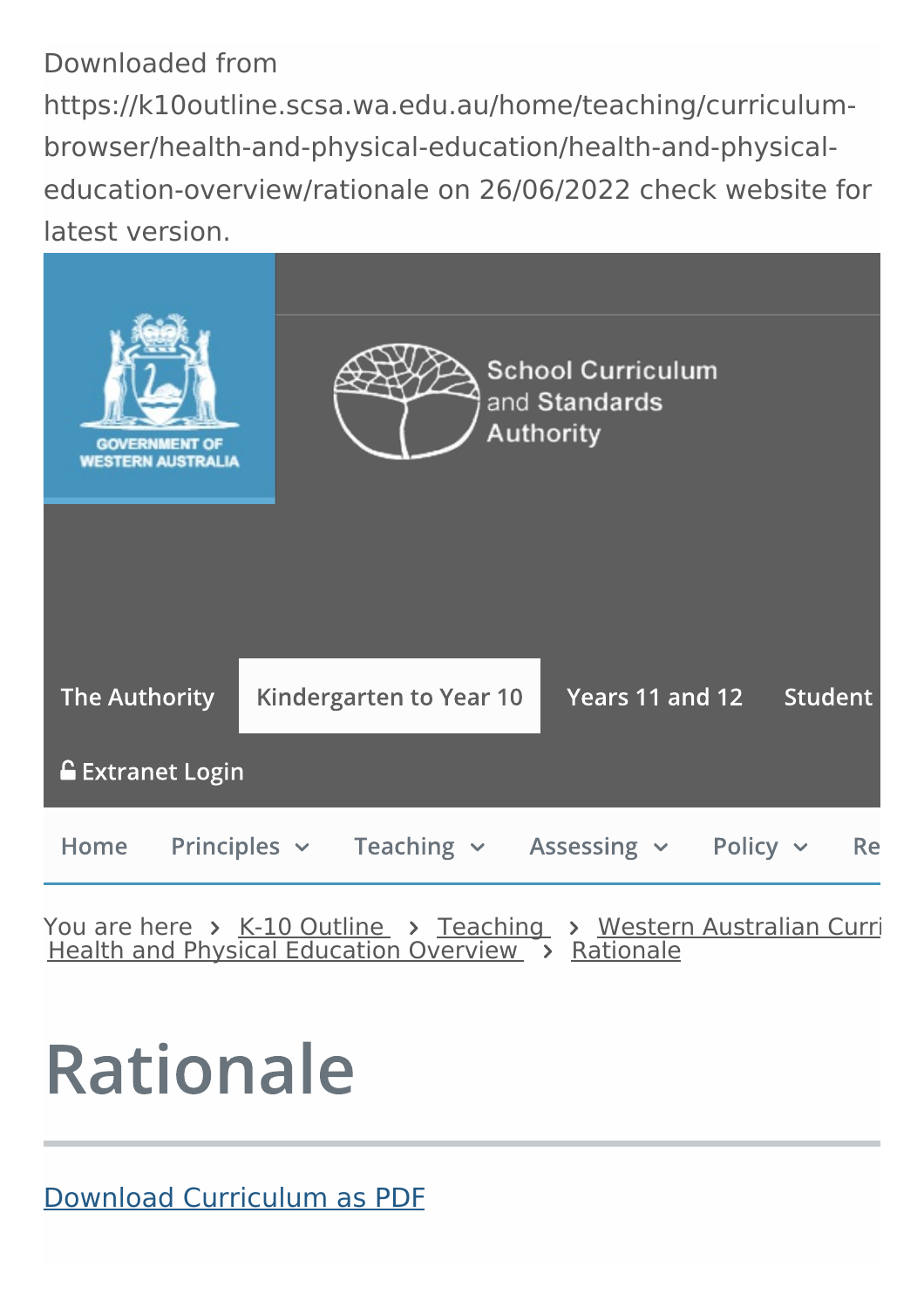| <b>Overview</b>                                                          |
|--------------------------------------------------------------------------|
| Rationale                                                                |
| Aims                                                                     |
| Organisation                                                             |
| <b>Student Diversity</b>                                                 |
| <b>Ways of Teaching</b>                                                  |
| <b>Ways of Teaching Video</b>                                            |
| <b>Ways of Assessing</b>                                                 |
| <b>General Capabilities</b>                                              |
| <b>Cross-curriculum Priorities</b>                                       |
| Glossary                                                                 |
| <b>Health &amp; Physical Education Sco</b><br>西<br>pe and Sequence       |
| 豐 Health & Physical Education Scop                                       |
| e and Sequence <b>a</b>                                                  |
| Health & Physical Education Addi<br>Ţ.<br>tional Content                 |
| 也 ABLEWA Health & Physical Educa                                         |
| tion Scope & Sequence <b>a</b>                                           |
| <b>ABLEWA Health &amp; Physical Educa</b><br>T.<br>tion Scope & Sequence |

#### **Return to Health and**

In Health and Physi others' health, safe changing contexts. students an experie enjoyable and phys

In Health and Physi and skills to make decision identity and autonc respectful relations physical activity an that influence the h themselves, individ they learn to acces: themselves and the

Integral to Health a concepts and strate creatively participa settings. Students l challenges; how to activity to themsely contexts and setting interpersonal, socia

Through Health and safety and wellbein communities. It pro and dispositions to health and wellbeing.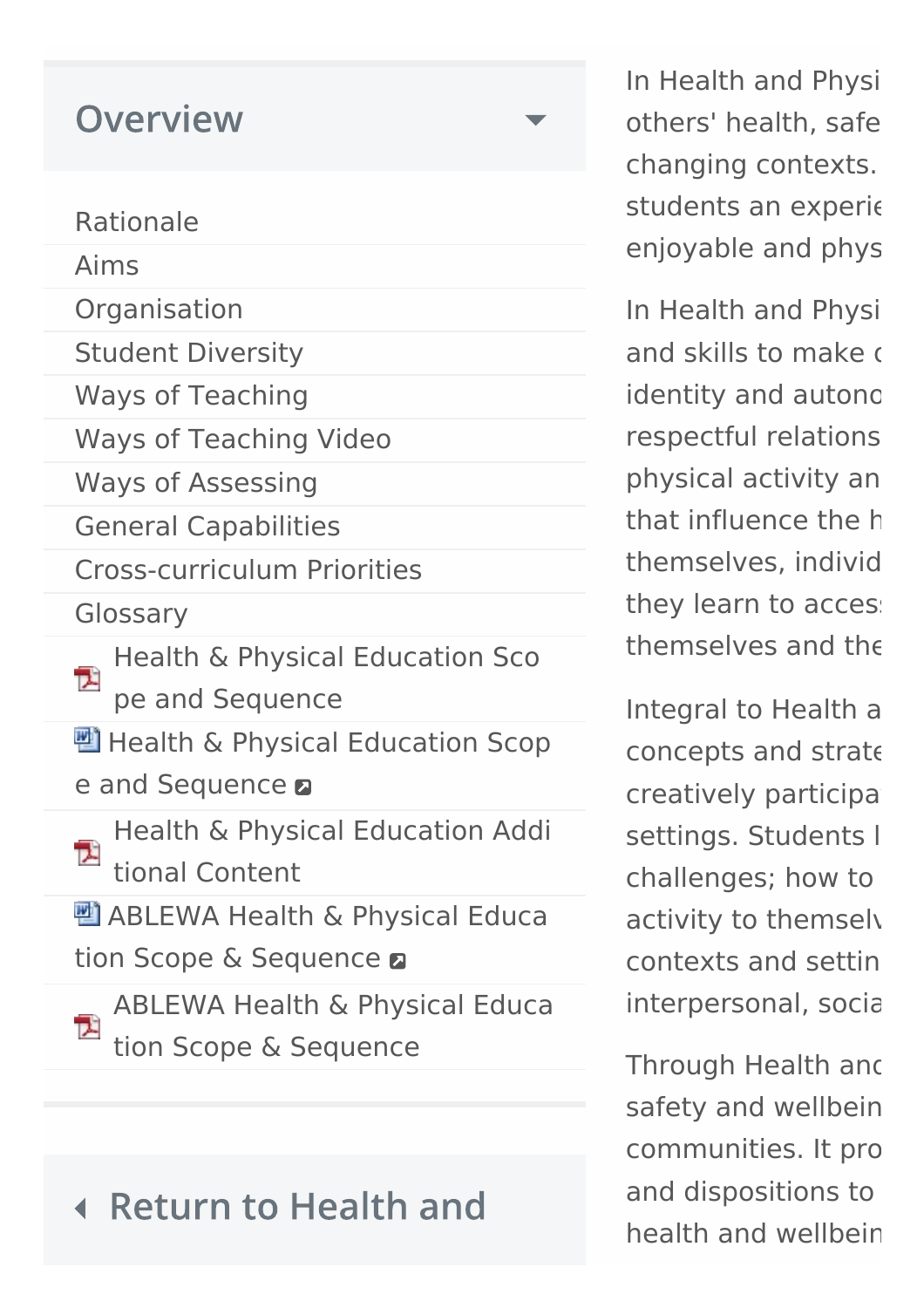### **Physical Education**

The Health and Phy healthy, active pop a healthy, active ar shaped by the follo evidence base:

1. Focus on educati

The curriculum for understanding ar priority for the cur explicit teaching

 $2.$  Take a strengths-

A strengths-base to develop knowl and active choice have particular strength

3. Value movement

The curriculum for concepts require competence and lifespan, and pos

1. Develop health li

The development over their health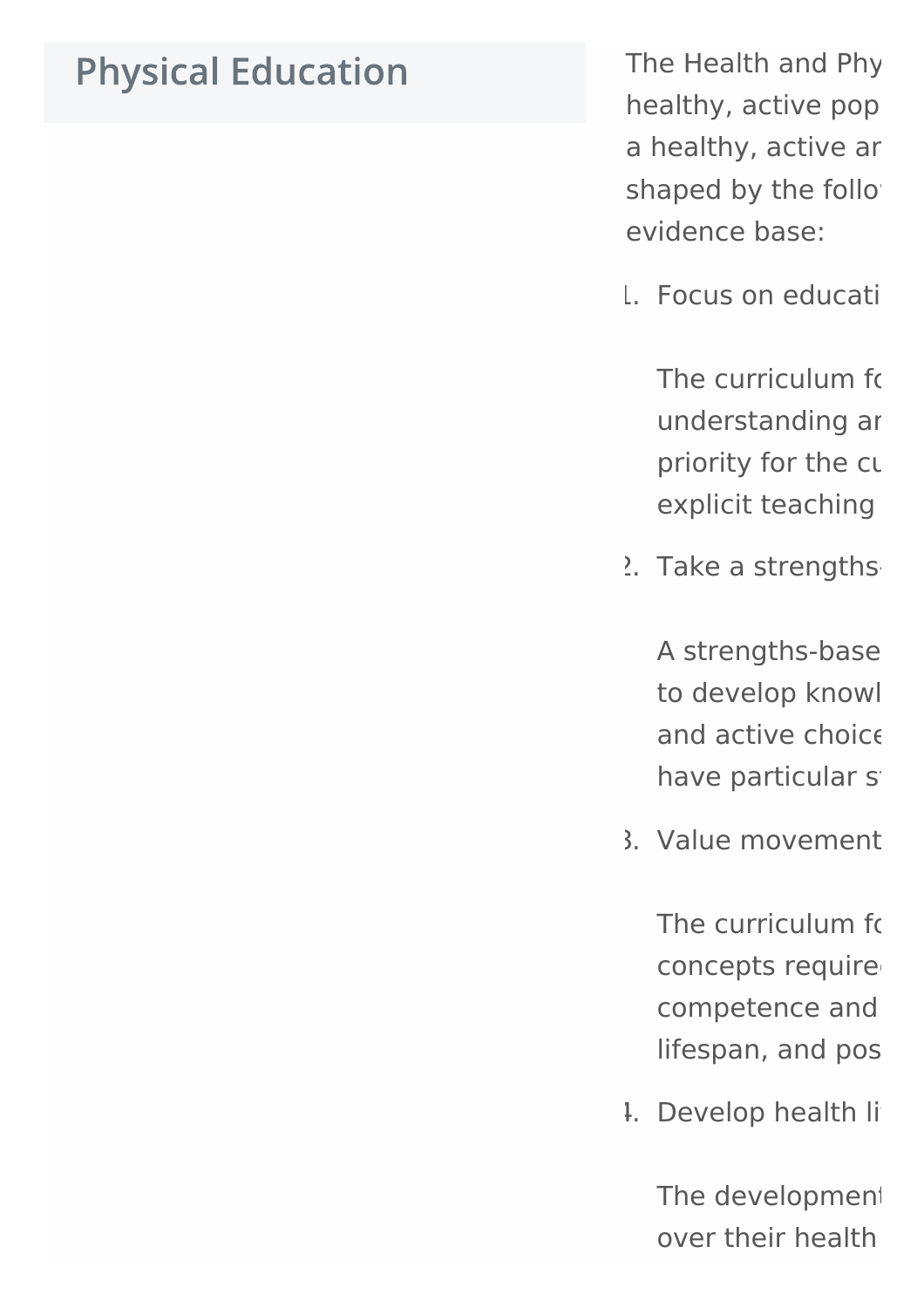individual and po understanding ar

- $\bullet$  functional kn evaluating and
- $\bullet$  interactive know and setting go
- $\bullet$  critical skills health informa others' health.
- $5.$  Include a critical

The curriculum engage research skills ar and the way this

**[Principles](https://k10outline.scsa.wa.edu.au/home/principles) [Teaching](https://k10outline.scsa.wa.edu.au/home/teaching) [Assessing](https://k10outline.scsa.wa.edu.au/home/assessment)**